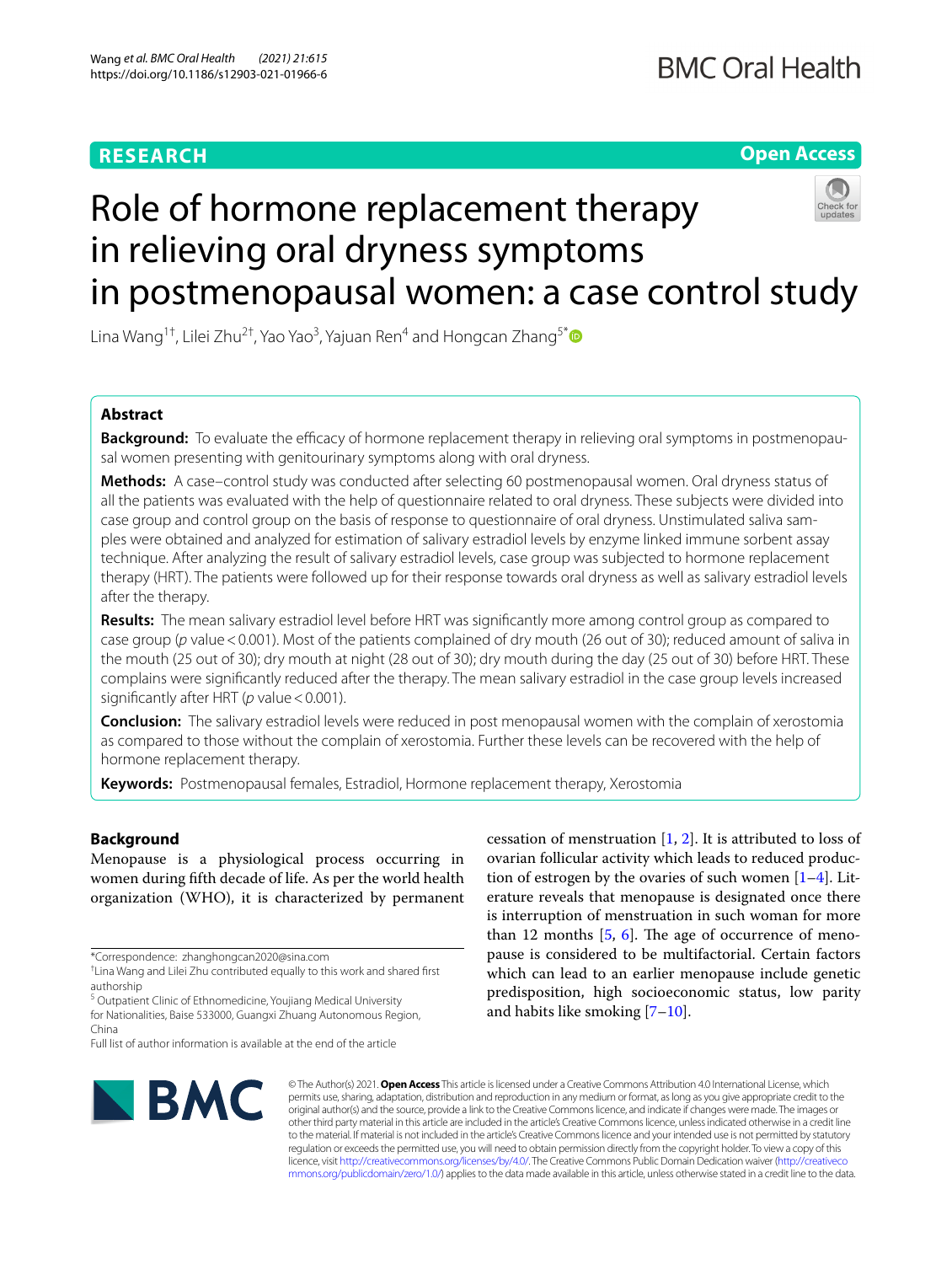Menopause resulting in reduced estrogen is associated with various effects on the general health and well being of women. These include vasomotor symptoms, urinary symptoms, mood disturbances, sexual dysfunction and cognitive effects  $[11-13]$  $[11-13]$ . Literature also reveals that estrogen defciency is associated with marked efects on the oral cavity due to reduction in the salivary flow which subsequently results in xerostomia [\[5](#page-5-3), [7\]](#page-5-5).

It is a well known fact that saliva is essential for maintaining the oral health of an individual. Estrogen defciency can lead to reduction in the salivary flow leading to perception of dry mouth. However at least 40–50% reduction in the salivary flow is required to make the patient symptomatic and prone to develop xerostomia [\[5](#page-5-3), [8–](#page-5-9)[10](#page-5-6)]. This oral dryness can affect the quality of life of an individual as it interferes with chewing, swallowing and speech. It can also accelerate infection, caries and gum disease [\[5](#page-5-3), [11\]](#page-5-7).

Oral discomfort is increased among post menopausal women due to hormonal modifcations [\[13](#page-5-8)]. In this era of advanced science and technology, life expectancy of each and every individual is raised [\[12](#page-5-10)[–14\]](#page-5-11). Yalcin et al. [\[12\]](#page-5-10) in the year 2005 revealed that most of the women have to spend one third of their life as a post menopausal women. Henceforth this becomes a matter of concern to understand the physiology behind the oral discomfort happening to the postmenopausal females. Some authors reveal that this oral discomfort can be reduced with the help of administration of HRT [\[14](#page-5-11)[–17\]](#page-5-12).

In a nutshell, oral health of postmenopausal women is compromised. A part of the fact that this high frequency of complications lead to reduced quality of life in such females, there is paucity of research correlating the efect of hormone replacement therapy in postmenopausal women experiencing xerostomia. Henceforth the aim of this present study was to evaluate the efect of HRT on oral dryness in such women. The hypothesis was HRT can recover the decreased salivary estradiol levels in post menopausal women.

# **Methods**

## **Study design and study population**

The study population consisted of post menopausal women reporting to the department of gynaecology with the complaint of dryness of vagina, hot fushes and palpitations. They were subjected to a questionnaire for evaluation of their oral dryness. Recruitment in the study was based on the positive response of the patients to any of the questionnaire for oral dryness and comprised the study group. The xerostomia questionnaire used to evaluate oral dryness was proposed by Torres et al. [[18](#page-5-13)] using the modifed eight-item version by Nunes et al. [\[19](#page-5-14), [20\]](#page-5-15). It composed of 8 questions related to xerostomia. Control group comprised of post menopausal females with no complain of oral dryness and with negative response to all the questionnaires related with oral dryness.

# **Characterization of study sample**

The study was conducted as per the guidelines of Helsinki declaration. Ethical clearance of the research was taken from the institutional review board of Shijiazhuang Maternity Hospital with approval number 20210977H970 and written informed consent was also obtained from the respective subjects before enrolment in the study sample. All the enrolled subjects were subjected to a detailed case history. Only post menopausal women that too without any history of deleterious habits such as smoking, chewing tobacco and alcohol were included. The subjects were categorized as postmenopausal if there was no menstrual cycle for the past 1 year so as to reduce the bias of faulty enrolment. None of the patients were hysterectomised. The patients who were subjected to any kind of hormone replacement therapy were excluded. The patients suffering from any systemic disease, any oral disease or lesion and using any medication affecting salivary flow were also excluded. Patients with history of blood clots, stroke, heart attack, liver problems, or bleeding problems were also excluded. Oral dryness was evaluated by two authors (LW and LZ) after collection of the data on age.

## *Sample size evaluation*

Sample size was evaluated with the help of OpenEpi Version 3 software. A pilot study was conducted with 5 patients in each case group and control group as per the inclusion and exclusion criteria. The mean difference of eastradiol levels before and after HRT in case group in these 5 patients at 95% CI was  $1.32 \pm 0.95$  which revealed a minimum sample size for the case group to be 20 subjects.

However a total of 30 patients who responded 'Yes' to even one of the questions of the provided questionnaire during the last 6 months duration were enrolled in the study group. A total of 30 patients who gave 'NO' response to all the questions of the questionnaire and were asymptomatic for at least last 6 months comprised of control group.

The patients of case group were evaluated by gynaecologists (LW and YR). The evaluation involved breast and cervical examination along with Pap smear investigation to rule out breast or cervical cancer. If these investigations were normal, the patients were subjected to HRT which constituted of conjugated equine estrogen (Tab Premarin) and progesterone (Tab Modus). Patients with salivary estrogen levels less than 0.5 pg/ ml were subjected to regime I for 3–6 months while those with salivary estrogen level more than 0.5 pg/ml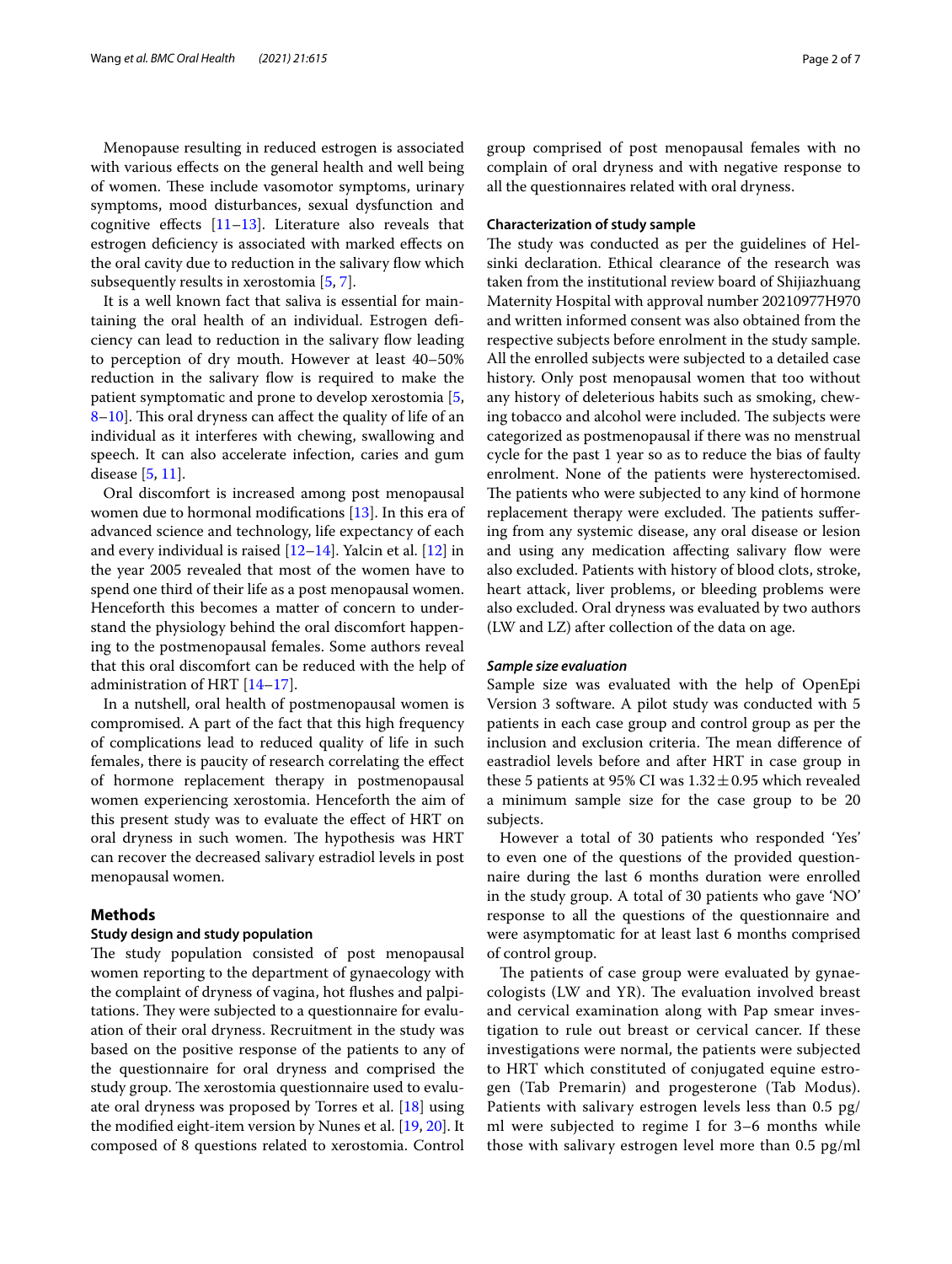were given regime II for 3 months (Table [1\)](#page-2-0). Periodical re-evaluation of the patients was done to determine the recommendation of further treatment. Patients were also re-evaluated periodically to determine if treatment for symptoms was still necessary. Follow up assessment of salivary estradiaol and questionnaire evaluation for oral dryness was again performed after 6 months with the same method.

# *Saliva sample collection*

To maintain consistency as well as suitability of the saliva sample for precise qualitative analysis, all the patients were advised to avoid foods with high sugar or cafeine products immediately before the salivary sample collection. They were also instructed to rinse their mouth with distilled water and relax for at least 15 min before saliva collection. No subject was allowed to brush the teeth, eat any meal or drink anything for at least one hour before saliva collection. Later unstimulated saliva was collected by passive drool method. The saliva was collected by the patients in their mouth and subsequently the head was tiled forward. They were instructed not to speak and swallow the saliva during this period. All the collected saliva was drained into a plastic container which was later stored at −20 degree celsius and was used to assess salivary estradiaol level by ELISA technique using salivary estradiaol kit (by DRG Instruments, Germany**)**. Consistency in collection method was maintained to avoid unsystematic error into the study data.

# **Specimen preparation**

The samples were brought to room temperature and centrifuged for 5–10 min producing a colourless

<span id="page-2-0"></span>

| Table 1 | Regimen of HRT |  |
|---------|----------------|--|
|---------|----------------|--|

| Regime     | Dose                                                                                                                                                                           |
|------------|--------------------------------------------------------------------------------------------------------------------------------------------------------------------------------|
| Regimen I  | Low dose Estrogen<br>Tab Premarin 0.3 mg/day<br>In cyclic regimen (25 days<br>on and 5 days off)<br>$\,+\,$<br>Sequential MPA<br>Tab Modus 5 mg<br>(One Tab daily for 14 days) |
| Regimen II | Moderate Dose Estrogen<br>Tab Premarin 0.625 mg/day<br>$^{+}$<br>Sequential MPA<br>Tab Modus 5-10 mg<br>(One Tab daily for 14 days)                                            |

supernatant which was pipetted out and salivary analysis was done as per the manufacturer's instructions.

# **Statistical evaluation**

The statistical evaluation was done using statistical package for social sciences (Inc, Chicago, IL) version 16.0. Student's unpaired 't' test evaluated the diference in mean ages and inter group diferences of means. Paired 't' test evaluated intragroup variation of mean values. Chi Square test was used to compare the response of patients towards the questions.

# **Results**

The mean age of patients of case group was  $55.60 \pm 5.29$  years while the mean age of control group was  $53.87 \pm 3.94$  years. The mean age was compared using unpaired t-test. There was no significant difference in mean age between case and control groups with *p* value of 0.155 (t-test value 1.440).

The mean salivary estradiol levels in case group and control group before HRT is shown in Table [2](#page-2-1). Unpaired t test reveals that the mean salivary estrogen level before HRT was signifcantly more among control group compared to case group ( $p$  value < 0.001).

The mean salivary estrogen level was compared before and after HRT in the case group using the paired t-test. The mean salivary estrogen level increased significantly after HRT (*p* value<0.001) (Table [3](#page-2-2)).

The distribution of question  $1-8$  was compared before and after HRT in the case group using the chi-square test (Table [4\)](#page-3-0). Feeling of dry mouth during meals, having diffculty swallowing food, perceive small amount of saliva in your mouth most of the time, feeling of dry mouth at night or upon waking and feeling of dry mouth during

<span id="page-2-1"></span>**Table 2** Salivary estrogen level before HRT

|              | Mean SD | Mean difference t-test value p-Value |               |          |            |  |
|--------------|---------|--------------------------------------|---------------|----------|------------|--|
| Case         | 0.97    |                                      | $0.73 - 3.55$ | $-13131$ | $< 0.001*$ |  |
| Control 4.52 |         | - 1.29                               |               |          |            |  |

\*Signifcant diference (Unpaired t-test)

<span id="page-2-2"></span>**Table 3** Comparison of salivary estrogen level in the case group before and after HRT

| Salivary<br>estrogen<br>level          |  | Mean SD Mean difference t-test value p Value |           |            |
|----------------------------------------|--|----------------------------------------------|-----------|------------|
| Before HRT $0.97$ $0.73$ $-1.36$       |  |                                              | $-11.149$ | $< 0.001*$ |
| After HRT 2.34 1.05                    |  |                                              |           |            |
| Paired t-test, *Significant difference |  |                                              |           |            |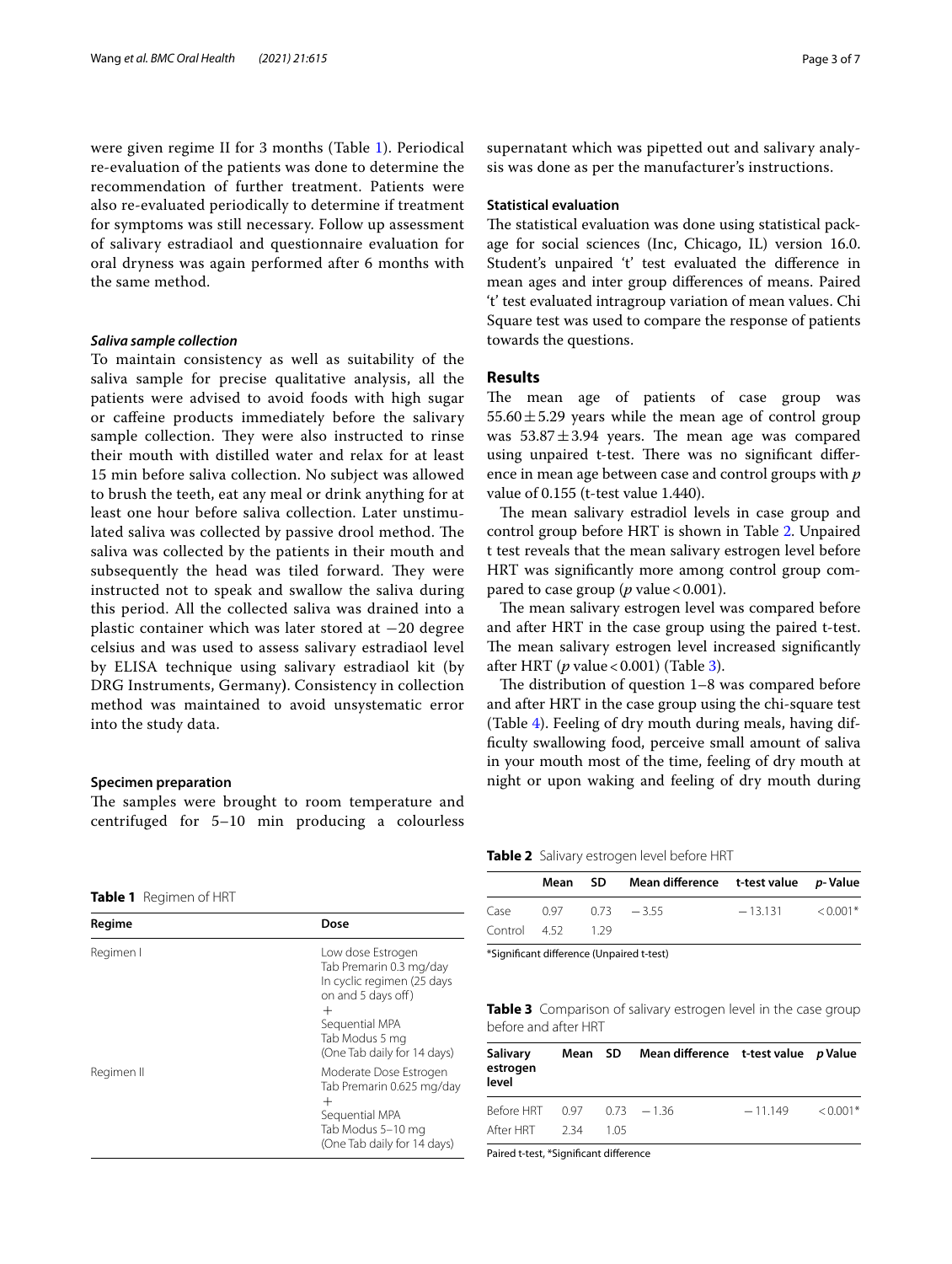<span id="page-3-0"></span>**Table 4** Response to questionnaires before and after HRT in the case group

|                                                                            |     | <b>Before HRT</b> |      | After HRT |      | Chi-square value | p Value    |
|----------------------------------------------------------------------------|-----|-------------------|------|-----------|------|------------------|------------|
|                                                                            |     | N                 | %    | N         | $\%$ |                  |            |
| Question 1: Feel dry mouth during meals                                    | No  | 4                 | 13.3 | 18        | 60.0 | 14.067           | $< 0.001*$ |
|                                                                            | Yes | 26                | 86.7 | 12        | 40.0 |                  |            |
| Question 2: Have difficulty in swallowing food                             | No  | 15                | 50.0 | 24        | 80.0 | 5.934            | $0.015*$   |
|                                                                            | Yes | 15                | 50.0 | 6         | 20.0 |                  |            |
| Question 3: Perceive small amount of saliva in your mouth most of the time | No  | 5                 | 16.7 | 22        | 73.3 | 19.461           | $< 0.001*$ |
|                                                                            | Yes | 25                | 83.3 | 8         | 26.7 |                  |            |
| Question 4: Feel dry mouth at night or upon waking                         | No  | $\overline{2}$    | 6.7  | 17        | 56.7 | 17.330           | $< 0.001*$ |
|                                                                            | Yes | 28                | 93.3 | 13        | 43.3 |                  |            |
| Question 5: Feel dry mouth during the day                                  | No  | 5                 | 16.7 | 15        | 50.0 | 7.500            | $0.006*$   |
|                                                                            | Yes | 25                | 83.3 | 15        | 50.0 |                  |            |
| Question 6: Chew gum or mints to relieve the sensation of dry mouth        | No  | 23                | 76.7 | 26        | 86.7 | 1.002            | 0.318      |
|                                                                            | Yes | 7                 | 23.3 | 4         | 13.3 |                  |            |
| Question 7: Frequently wake up thirsty at night                            | No  | 24                | 80.0 | 27        | 90.0 | 1.176            | 0.278      |
|                                                                            | Yes | 6                 | 20.0 | 3         | 10.0 |                  |            |
| Question 8: Have a burning sensation on your tonque                        | No  | 28                | 93.3 | 28        | 93.3 | $< 0.001*$       | 1.000      |
|                                                                            | Yes | 2                 | 6.7  | 2         | 6.7  |                  |            |

Chi-square test, \*Signifcant diference

the day decreased signifcantly from before HRT to after HRT.

# **Discussion**

Estrogen is an ovarian sex hormone and is responsible for secondary sexual characteristics in females [\[21](#page-5-16)]. Out of the type of estrogens, beta-estradiol or estradiol is most important and is primarily secreted by ovaries [[21](#page-5-16)]. It regulates many functions in the body including its efects on the female sex organs, fallopian tubes, breasts, skeleton and metabolism of proteins and fat. Hence it is considered crucial for the maintenance of health of women. However there is evidence of reduction of estradiaol levels in postmenopausal females which can manifest as systemic or oral efects. Its immediate systemic efect includes hot fushes, swelling, palpitation, dysurea, recurrent urinary tract infection (UTI), mood disturbance and reduced libido. Long term systemic efects include osteoporosis, cardiovascular disturbance and dementia to name a few  $[1-3]$  $[1-3]$ .

Oral efects due to declined estrogen in postmenopausal females include xerostomia. It is also known as hyposialia or dryness of mouth [[1,](#page-5-0) [22–](#page-5-18)[24](#page-5-19)]. Researchers attribute this dryness of mouth to increased immunoglobulin A (IgA) and total protein  $[22]$  $[22]$ . This can further initiate oral discomfort, root caries, taste alteration, periodontal (PDL) disease and oral candidiasis in such women [[22](#page-5-18)[–26](#page-5-20)]. Henceforth the altered estrogen level in postmenopausal women can lead to signifcant alterations within the oral cavity.

A study conducted by Wardrope and co-workers revealed that oral discomfort was evident in 33% of the postmenopausal women and was signifcantly higher than premenopausal females [\[1](#page-5-0), [23\]](#page-5-21). It was of interest to note that Minicucci et al. [\[5](#page-5-3)] revealed reduction in salivary flow in menopausal females, however there was no symptom present in them related to xerostomia. Similarly Saluja et al. in the year 2014 revealed reduced salivery pH as well as taste perception by postmenopausal females as compared to other group [[1,](#page-5-0) [27\]](#page-5-22).

Although the efect of menopause on oral cavity is widely discussed in literature, the effect of menopause in consideration to oral dryness related to estrogen levels in saliva has received limited attention. Furthermore the efect of hormone replacement therapy on estrogen levels and oral dryness is limited  $[1, 14, 28-33]$  $[1, 14, 28-33]$  $[1, 14, 28-33]$  $[1, 14, 28-33]$  $[1, 14, 28-33]$  $[1, 14, 28-33]$ . The literature regarding these studies is scarce and the efect of hormone replacement therapy in recovering the estradiaol levels in saliva is not reported so far. This study reveals that there exist symptoms of xerostomia in postmenopausal females but most of the time the women are unaware of this feeling. Further the levels of salivary estradiol are signifcantly less in those postmenopausal females who gave positive response to any one of the questionnaires related to xerostomia. It can be attributed to the fact that this feeling is subjective unless there is any other symptom of oral discomfort evident. It can also be supported by the fact that some postmenopausal women reveal decrease in salivary fow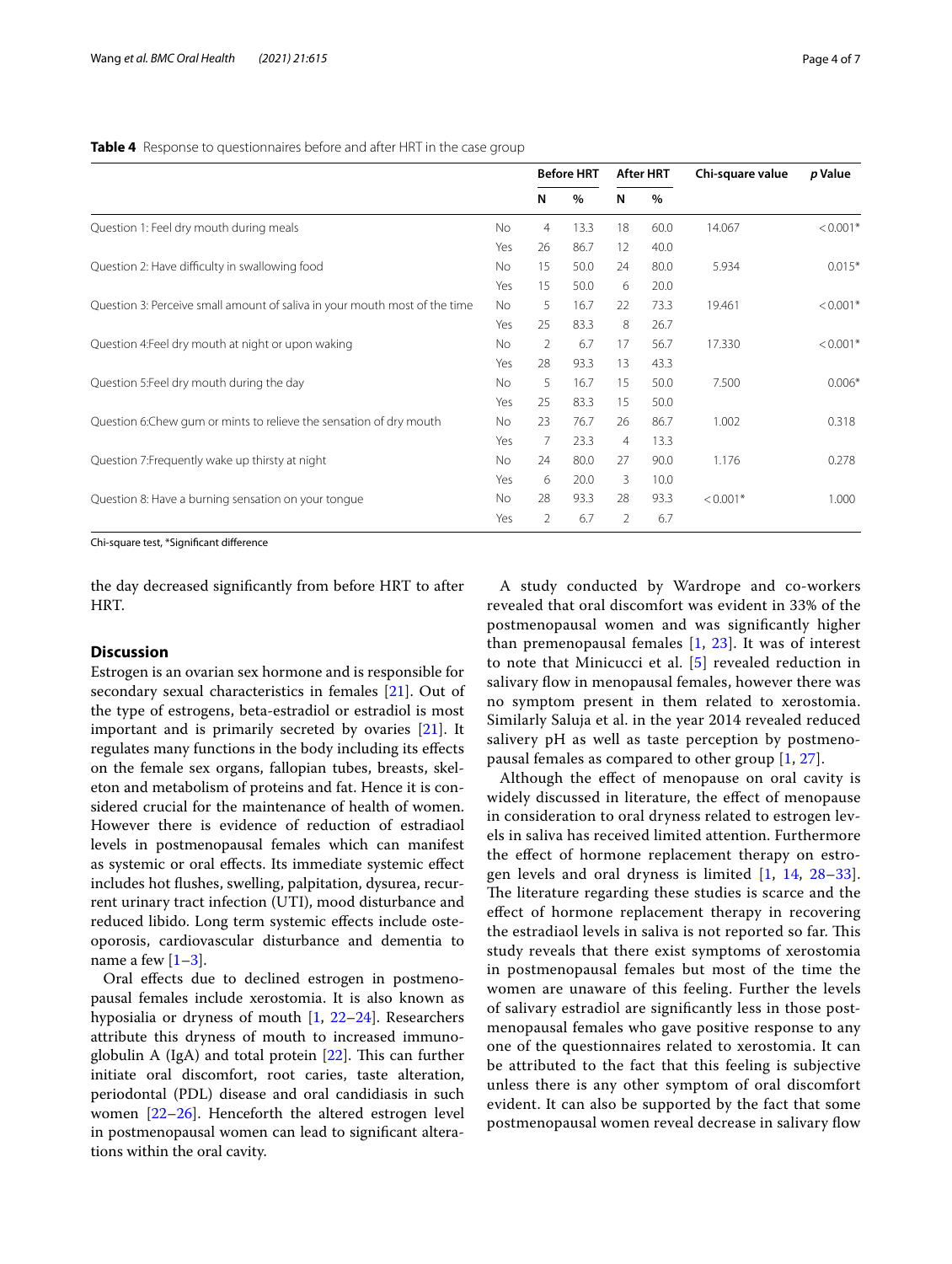rate while some even reveal increase or even no change in the salivary flow rate  $[14, 28-33]$  $[14, 28-33]$  $[14, 28-33]$ .

Certain researchers like Valima et al. [[34](#page-5-25)] revealed that the estrogen receptor can be located on the oral mucosa, gingiva and salivary glands. Leimoli-Virtanen et al. in 1997 revealed that salivary composition as well as salivary flow are dependent upon estrogen  $[35]$ . Henceforth some of the females were totally relieved by their symptoms and they did not reported 'yes' to any of the questions of the questionnaire. In this study, feeling of dryness of the mouth was most common symptom experienced among the case group. This fact was in accordance to the study conducted by Forabosco et al.  $[13]$ . This could be attributed to the fact that there can be qualitative changes in the composition of saliva due to reduced estrogen. It can also be due to alteration in the mucosal sensory receptors [[13\]](#page-5-8). This finding was also supported by Wardropa et al. [[23\]](#page-5-21) and Ferguson et al. [\[28](#page-5-23)].

As discussed earlier, several authors like Wardropa et al. [[23](#page-5-21)] and Forabosco et al. [\[28](#page-5-23)] revealed that postmenopausal females were relieved of the feeling of oral discomfort after hormone replacement therapy. It was also in accordance to the results of this study. However it is of interest to note that this study reveals recovery of the salivary levels of estradiol after females were subjected to hormone replacement therapy. Consequently the corresponding symptoms of xerotomia also reduced. This study utilised unstimulated saliva sample. This was in accordance to the study conducted by Bergdahl in the year 2000 [[14,](#page-5-11) [36](#page-6-0)] which reveals that this method is more reliable for the cases of hyposalivation. This was in contrast to few other studies where stimulated saliva was used [[36\]](#page-6-0). Since hormone replacement therapy restores the salivary fow rate, it was assumed that probably estradiol recovery was also possible. Henceforth estradiol was evaluated.

Conjugated estrogen was given to restore the estrogen levels. Tablet Modus was given to prevent endometrial hyperplasia associated with estrogen therapy. Since HRT have certain side efects, it must be prescribed after proper evaluation. HRT was indicated in the case group patients because all the included patients of case group were suffering from genitourinary symptoms like vaginal dryness and hot fushes with reduced estrogen levels [[37\]](#page-6-1). Further the case group of our study also presented with oral dryness apart of having regular vaginal dryness and hot fushes. Henceforth systemic HRT was indicated under the supervision of a gynaecologist with proper regimen [[38](#page-6-2)]. To reduce the chances of any side effect, a robust exclusion criterion was followed as mentioned in the methodology.

As far as the questionnaire was concerned, the patients reported improvement in most of the symptoms after HRT (Table [4](#page-3-0)). However it is of interest to note that HRT was not able to improve the subjective feeling of chewing gum or mints to relieve the sensation of dry mouth (*p* value 0.138). It was even not able to relieve the symptom related to waking up thirsty at night (*p* value 0.278) and

burning sensation on tongue of the patients (*p* value 1.0). Since literature reveals that salivary flow rate may not change signifcantly during menopause [\[29](#page-5-27)], the levels of estradiol could have been possibly the reason behind the feeling of oral discomfort. It was in contrast to the study of Giusti et al.  $[14]$  $[14]$  which reveals that salivary flow was signifcantly reduced during the Menopause and it was recovered by hormone replacement therapy. However smaller sample size was a limitation of this study.

Future multicentre studies can better target this research question. Moreover longer follow up would be more benefcial in assessing long term resolution of oral dryness in such females. This study was based on the subjective responses to the oral dryness questionnaire. Although minimal but it could have been a reason for reporting bias. Henceforth we considered 'Yes' or 'No' response to even a single questionnaire sufficient enough to include or exclude a participant so as to reduce this bias. Estimating the salivary flow would have been a better parameter to consider removing this potential bias.

## **Conclusion**

Postmenopausal females with symptoms of oral dryness can present with reduced salivary estradiaol levels. Secondly, HRT can be efective in the management of such patients in terms of recovery of salivary estradiaol and subsequently relieving symptoms of oral dryness. Future multicentre studies can be more benefcial in this context keeping in mind the side efects of the therapy.

#### **Abbreviations**

ELISA: Enzyme linked immuno sorbant assay; HRT: Hormone replacement therapy; WHO: World Health Organization; UTI: Urinary tract infection; CVS: Cardio vascular system; PDL: Periodontal ligament.

#### **Acknowledgements**

NIL.

#### **Authors' contributions**

All contributed equally. All authors (LW, LZ, YY, YR and HZ) have read and approved the manuscript alongwith. LW and LZ conceptualized and designed the work, did acquisition of the data and prepared the manuscript. YY, YR and HZ did analysis, interpretation of the data and substantially revised the manuscript. All the authors (LW, LZ, YY, YR and HZ) have approved the submitted version (and any substantially modifed version that involves the author's contribution to the study); All authors **(**LW, LZ, YY, YR and HZ**)** have agreed both to be personally accountable for the author's own contributions and to ensure that questions related to the accuracy or integrity of any part of the work, even ones in which the author was not personally involved, are appropriately investigated, resolved, and the resolution documented in the literature. All authors read and approved the fnal manuscript.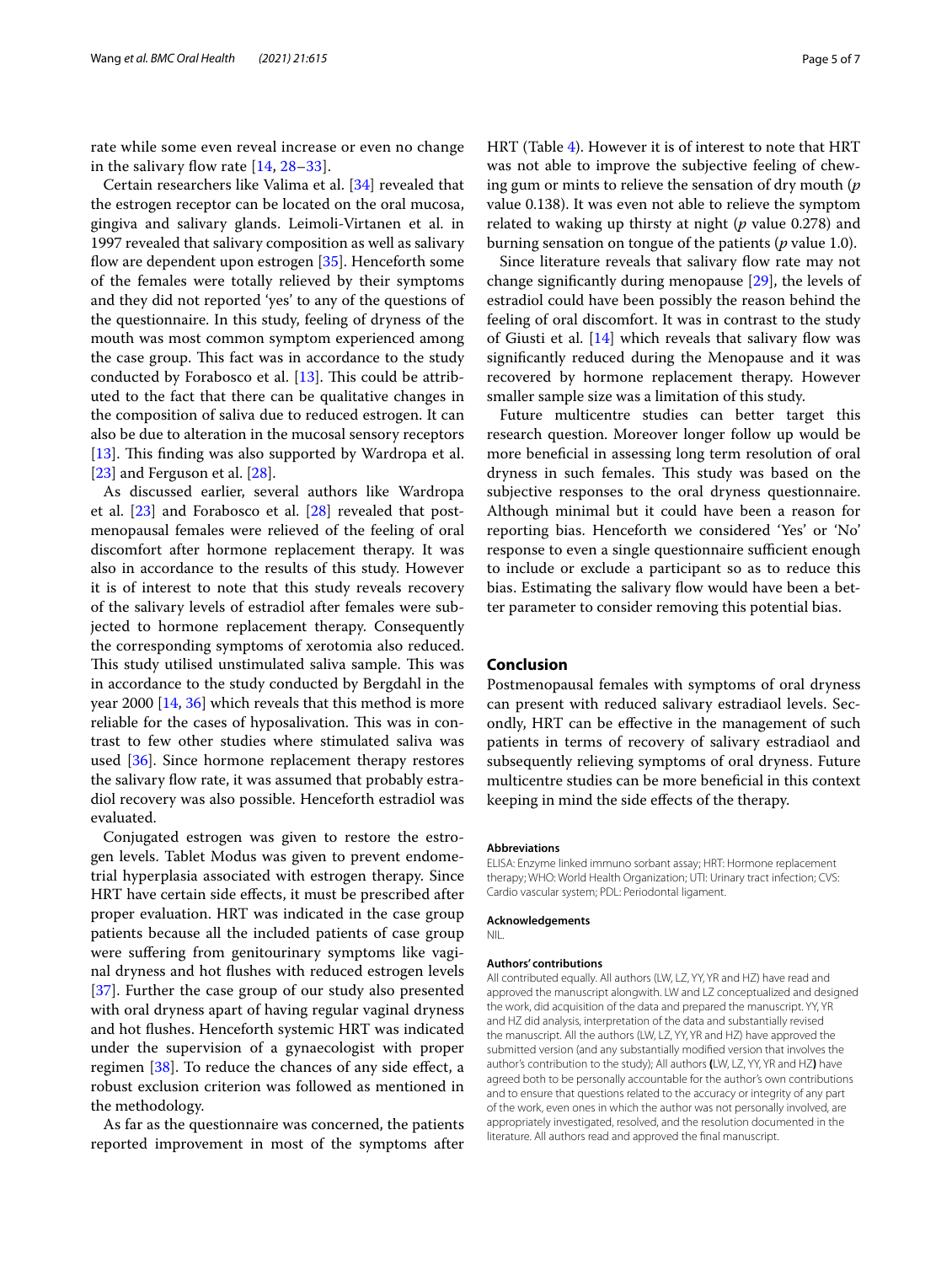# **Funding**

This study was supported by Key projects of Guangxi Key R and D Plan: Clinical evaluation of positive reaction point intervention on primary dysmenorrhea based on the theory of X-shaped balance therapy (Guangxi Department of Science and Technology AB16380203) and Guangxi Natural Fund Project: Study on analgesic efect and mechanism of contralateral meridian needling and regulating pelvis on pelvic dysmenorrhea (2015GXNSFAA139220).

#### **Availability of data and materials**

The datasets used and/or analyzed during the study are available from the corresponding author on reasonable request.

# **Declarations**

#### **Ethics approval and consent to participate**

The study was approved by institutional ethical committee of Shijiazhuang Maternity Hospital with ref No. 20210977H970.

#### **Consent for publication**

Not applicable.

#### **Competing interests**

The authors declare no competing interests.

#### **Author details**

<sup>1</sup> Department of Gynecology, Shijiazhuang Maternity Hospital/Shijiazhuang Fourth Hospital, Shijiazhuang 050000, Hebei, China. <sup>2</sup>Department of Periodontology and Oral Medicine, Changsha Stomatological Hospital, Changsha 41005, Hunan, China. <sup>3</sup> Department of Orthodontics, Changsha Stomatological Hospital, Changsha 41005, Hunan, China. <sup>4</sup>Departments of Gynaecology and Obstetrics, Sichuan Integrative Medicine Hospital, Chengdu 610041, Sichuan, China. <sup>5</sup>Outpatient Clinic of Ethnomedicine, Youjiang Medical University for Nationalities, Baise 533000, Guangxi Zhuang Autonomous Region, China.

# Received: 27 May 2021 Accepted: 11 November 2021 Published online: 03 December 2021

#### **References**

- <span id="page-5-0"></span>1. Parakh D, Garla BK, Dagli R, Solanki J, Thareja P, Vyas D. Evaluation of the efect of menopause on saliva and dental health. Int J Oral Health Dent. 2016;2(2):71–6.
- <span id="page-5-1"></span>2. Research on the menopause in the 1990s. Report of a WHO Scientifc Group. World Health Organ Tech Rep Ser. 1996;866:1–107.
- <span id="page-5-17"></span>3. Frutos R, Rodriguez S, Miralles-Jorda L, Machuca G. Oral manifestations and dental treatment in menopause. MedOral. 2002;7(1):26–30, 31–5.
- <span id="page-5-2"></span>4. Laine M, Leimola-Virtanen R. Efect of hormone replacement therapy on salivary flow rate, buffer effect and pH on perimenopausal and postmenopausal women. Arch Oral Biol. 1996;41(1):91–6.
- <span id="page-5-3"></span>5. Minicucci EM, Pires RBC, Vieira RA, Miot HA, Sposto MR. Assessing the impact of menopause on salivary flow and xerostomia. Aust Dent J. 2013;58:230–4.
- <span id="page-5-4"></span>6. Pirolo E. The climacteric and oral health. Cult Homeopat. 2002;3:12.
- <span id="page-5-5"></span>7. Silva L, Lopez FF, Oliveira AEF. Salivary flow and xerostomie in pre and post menopausa. Pesq Bras Odontoped Clin Integr. 2007;7:125–9.
- <span id="page-5-9"></span>8. Nederfors T, Isaksson R, Mornstad H, Dahlof C. Prevalence of perceived symptoms of dry mouth in an adult Swedish population–relation to age, sex and pharmacotherapy. Community Dent Oral Epidemiol. 1997;25:211–6.
- 9. Al-Hashimi I. Xerostomia secondary to Sjögren's syndrome in the elderly: recognition and management. Drugs Aging. 2005;22:887–99.
- <span id="page-5-6"></span>10. Amerongen AV, Veerman EC. Saliva–the defender of the oral cavity. Oral Dis. 2002;8:12–22.
- <span id="page-5-7"></span>11. Gupta A, Epstein JB, Sroussi H. Hyposalivation in elderly patients. J Can Dent Assoc. 2006;72:841–6.
- <span id="page-5-10"></span>12. Yalcin F, Gurjan S, Gurjan T. The effect of menopause on HRT, ALN and calcium supplements on saliva. J Contemp Dent Pract. 2005;6(2):10–7.
- <span id="page-5-8"></span>13. Forabosco A, Criscuolo M, Coukos G, Uccelli E, Weinstein R, Spinato S, Botticelli A, Volpe A. Efficacy of hormone replacement therapy in postmenopausal women with oral discomfort. Oral Surg Oral Med Oral Pathol. 1992;73(5):570–4.
- <span id="page-5-11"></span>14. Giusti A, Barone A, Pioli G, Girasole G, Siccardi V, Palummeri E, et al. Alendronate and indapamide alone or in combination in the management of hypercalciuria associated with osteoporosis: a randomized controlled trial of two drugs and three treatments. Nephrol Dial Transplant. 2009;24(5):1472–7. [https://doi.org/10.1093/ndt/gfn690.](https://doi.org/10.1093/ndt/gfn690)
- 15. Niessen LC. Aging and oral health: implications for women. Compend Contin Educ Dent. 1993;14:1542–53.
- 16. Zachariasen RD. Oral manifestations of menopause. Compend Contin Educ Dent. 1993;14:1584–92.
- <span id="page-5-12"></span>17. Zakrzewska JM. Women as dental patients: are there any gender diferences? Int Dent J. 1996;46:548–57.
- <span id="page-5-13"></span>18. Torres SR, Lotti RS, Peixoto CB. Determination of theefficacy of a questionnaire for the detection of hyposalivation. Rev Assoc Paul Cir Dent. 2002;56:227–31.
- <span id="page-5-14"></span>19. Nunes RS, Pinheiro NC, Maia ML, et al. Factorial validation of a questionnaire for the detection of hyposalivation in institu-tionalized older adults. Rev Ciencia Plural. 2015;1:67.
- <span id="page-5-15"></span>20. de Carvalho HN, Dos Santos YL, Bernardino ÍM, de Lima KC, Granville-Garcia AF, Melo de Brito Costa EM. Accuracy of a questionnaire on xerostomia as a screening tool for hyposalivation. Int Dent J. 2020;70(6):427–34. <https://doi.org/10.1111/idj.12586>.
- <span id="page-5-16"></span>21. Guyton AC, Hall JE. Female physiology before pregnancy and female hormones. Textbook of medical physiology. 11th ed. New York: Elsevier; 2011. p. 1016–8.
- <span id="page-5-18"></span>22. Portillo GM. Oral manifestations and dental treatment in menopause. Med Oral. 2002;7:31–5.
- <span id="page-5-21"></span>23. Wardropa RW, Hailesb J, Burgerc H, Reade PC. Oral discomfort at menopause. Oral Surg Oral Med Oral. 1989;67:535–40.
- <span id="page-5-19"></span>24. Steinberg BJ. Women's oral health issues. J Calif Dent Assoc. 2000;28:663–7.
- 25. Friedlander AH. The physiology, medical management and oral implications of menopause. J Am Dent Assoc. 2002;133:73–81.
- <span id="page-5-20"></span>26. Lopez BC, Perez MG, Soriano YJ. Dental considerations in pregnancy and menopause. J Clin ExpDent. 2011;3:e135–44.
- <span id="page-5-22"></span>27. Saluja P, Shetty V, Dave A, Arora M, Hans V, Madan A. Comparative evaluation of the efect of menstruation, pregnancy and menopause on salivary fow rate, pH and gustatory function. J Clin Diagn Res. 2014;8(10):ZC81–5. <https://doi.org/10.7860/JCDR/2014/9935.5071>.
- <span id="page-5-23"></span>28. Volpe A, Lucenti V, Forabosco A, Boselli F, Latessa AM, Pozzo P, et al. Oral discomfort and hormone replacement therapy in the postmenopause. Maturitas. 1991;13(1):1–5. [https://doi.org/10.1016/0378-](https://doi.org/10.1016/0378-5122(91)90279-y) [5122\(91\)90279-y.](https://doi.org/10.1016/0378-5122(91)90279-y)
- <span id="page-5-27"></span>29. Ben Aryeh H, Gottlieb I, Ish-Shalom S, David A, Szargel H, Laufer D. Oral complaints related to menopause. Maturitas. 1996;24(3):185–9. [https://](https://doi.org/10.1016/s0378-5122(96)82008-1) [doi.org/10.1016/s0378-5122\(96\)82008-1](https://doi.org/10.1016/s0378-5122(96)82008-1).
- 30. Hietala EL, Heikkinen J, Väänänen HK, Larmas M. Efect of postmenopausal estrogen treatment on some diagnostic salivary variables. Ann N Y Acad Sci. 1993;20(694):286–8. [https://doi.org/10.1111/j.1749-6632.](https://doi.org/10.1111/j.1749-6632.1993.tb18366.x) [1993.tb18366.x](https://doi.org/10.1111/j.1749-6632.1993.tb18366.x).
- 31. Laine M, Virtanen LR. Efect of hormone replacement therapy on salivary flow rate, buffer effect and pH in perimenopausal and post menopausal women. Arch Oral Biol. 1996;41:91–6.
- 32. Sewón L, Laine M, Karjalainen S, Leimola-Virtanen R, Hiidenkari T, Helenius H. The efect of hormone replacement therapy on salivary calcium concentrations in menopausal women. Arch Oral Biol. 2000;45(3):201– 6. [https://doi.org/10.1016/s0003-9969\(99\)00137-5](https://doi.org/10.1016/s0003-9969(99)00137-5).
- <span id="page-5-24"></span>33. Ship JA, Patton LL, Tylenda CA. An assessment of salivary function in healthy premenopausal females. J Gerontol. 1991;46:M11–5.
- <span id="page-5-25"></span>34. Valima H, Savolainen S, Soukka T, Silvoniemi P, Makela S, Kujari H, et al. Estrogen receptor beta is a predominant estrogen receptor subtype in human oral epithelium and salivary glands. J Endocrinol. 2004;180:55–62.
- <span id="page-5-26"></span>35. Alani SH. The infuence of menopause on unstimulated salivary fow and subjective oral dryness in relation to other oral symptoms and salivary gland hypofunction. J Bagh College Dent. 2012;24(2):78–80.